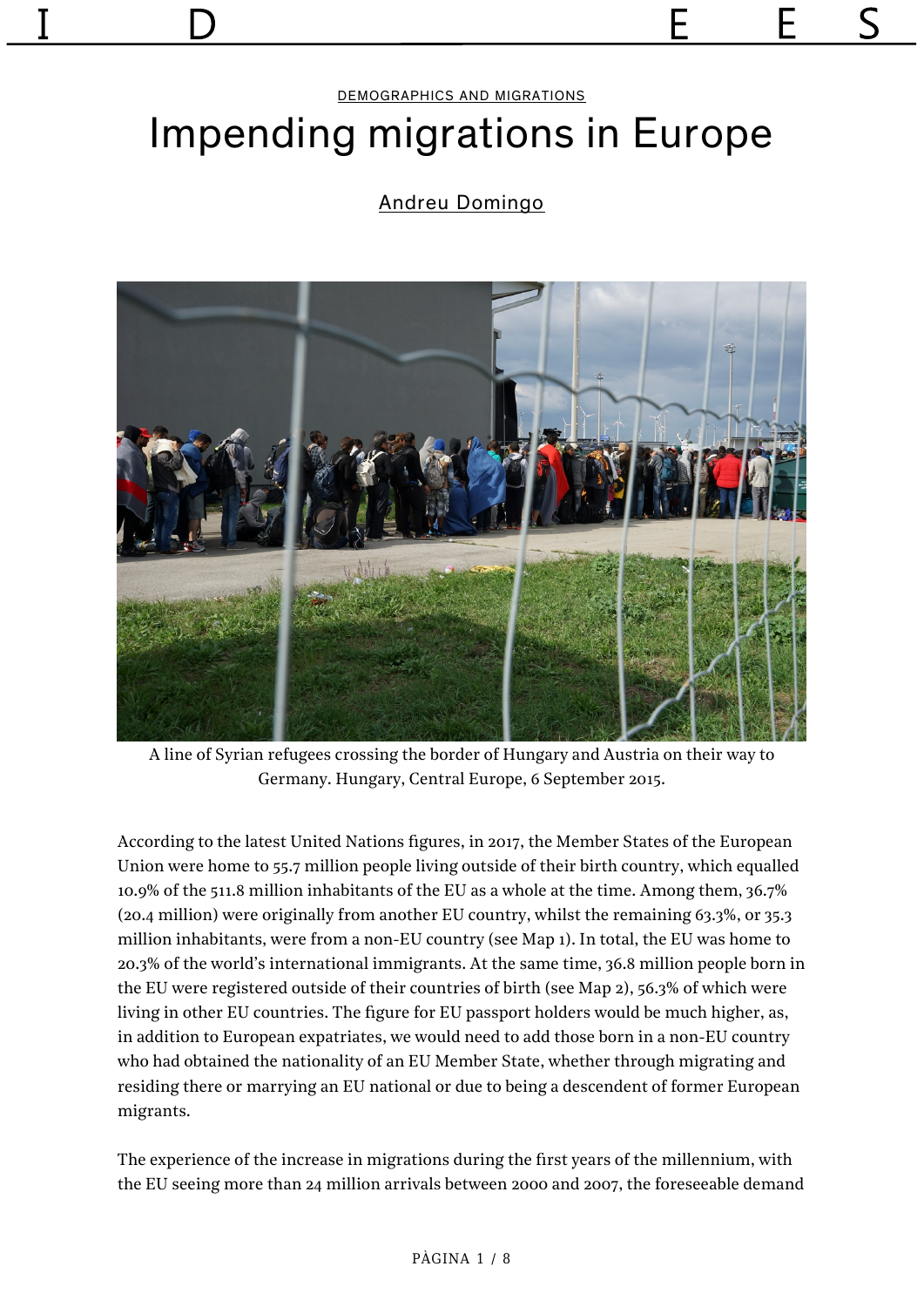for workforce against the backdrop of a decrease in the active population of more than 32.8 million (10% less) in the next 30 years, and the exceptional demographic growth of Africa, estimated at around 1.2 billion between 2018 and 2050, all suggest that, one way or another, migrations shall play a leading role in demographic developments in the EU in the coming decades. This will also be the case for the debate around regulating flows and the integration of the immigrant populations: in other words, migration policy and the redefinition of the European identity itself.

Of the three core factors making up demographic dynamics—fecundity rate, death rate and migrations—it is the third that is the most difficult to predict. Its high dependence upon extra-demographic factors, particularly the economy, make it more volatile, in that it responds to the current climate of any given time and less (although there is some effect) to the inertia imposed by the structure. However, it is difficult to predict political and economic trends, particularly in times of uncertainty, especially if we set our sights on the more distant future. It is, perhaps, for this reason that we tend to grasp for more simplistic explanations, the false security that appears to be provided by "common-sense" explanations that "stand to reason". This is the case of what we might call the "hydraulic population theories", which predict demographic trends as if they were based on a simple set of interconnected vessels; if ageing Europe shrinks and Africa —with its much younger population age structure— grows, then the future will be marked by migrations, until they even out. Nothing could be simpler (apparently). Predicting future migratory flows —according to this school of thought, at least— simply requires a calculation of the growth of one side and the shrinkage of another. And migration policy is "just" ensuring a fit between the employment market's demands for workforce and forecast (demographic) surpluses. However, the principle of homeostasis is not applicable to demographics, not even in so-called "liquid times". To make things a touch more complicated, the future is also the outcome of the images we have of it, or, more precisely, of the competition between the images we have of it and our standpoint as observers.

### The building of Europe and migratory systems

One of the effects of twenty-first century globalisation has been the speeding up, spread and diversification of international migrations. These migrations have not, however, taken place upon a blank canvas, but have stemmed from the colonial past. The main international migrations were, on the one hand, that of the descendants of past migrations (in terms of both origin and destination) and, on the other, existing diasporas resulting from geopolitical changes, leading examples of which include the building of Europe and its successive extensions, the fall of the Berlin Wall in 1989, and the post-9/11 terrorist attacks. These migrations have ultimately led to the restructuring of existing migratory systems and the creation of new ones, with exchanges of flows involving people, goods, services and information. Such systems created shared spaces, which could be organised around economic integration or the exacerbating of already-existent economic inequalities. Remember that, from the European Economic Community's beginnings in 1957 until the oil crisis of the 70s, the countries receiving most immigrants had deposits of cheap labour in Southern Europe (Spain, Italy, Greece, Portugal and Yugoslavia) or their respective former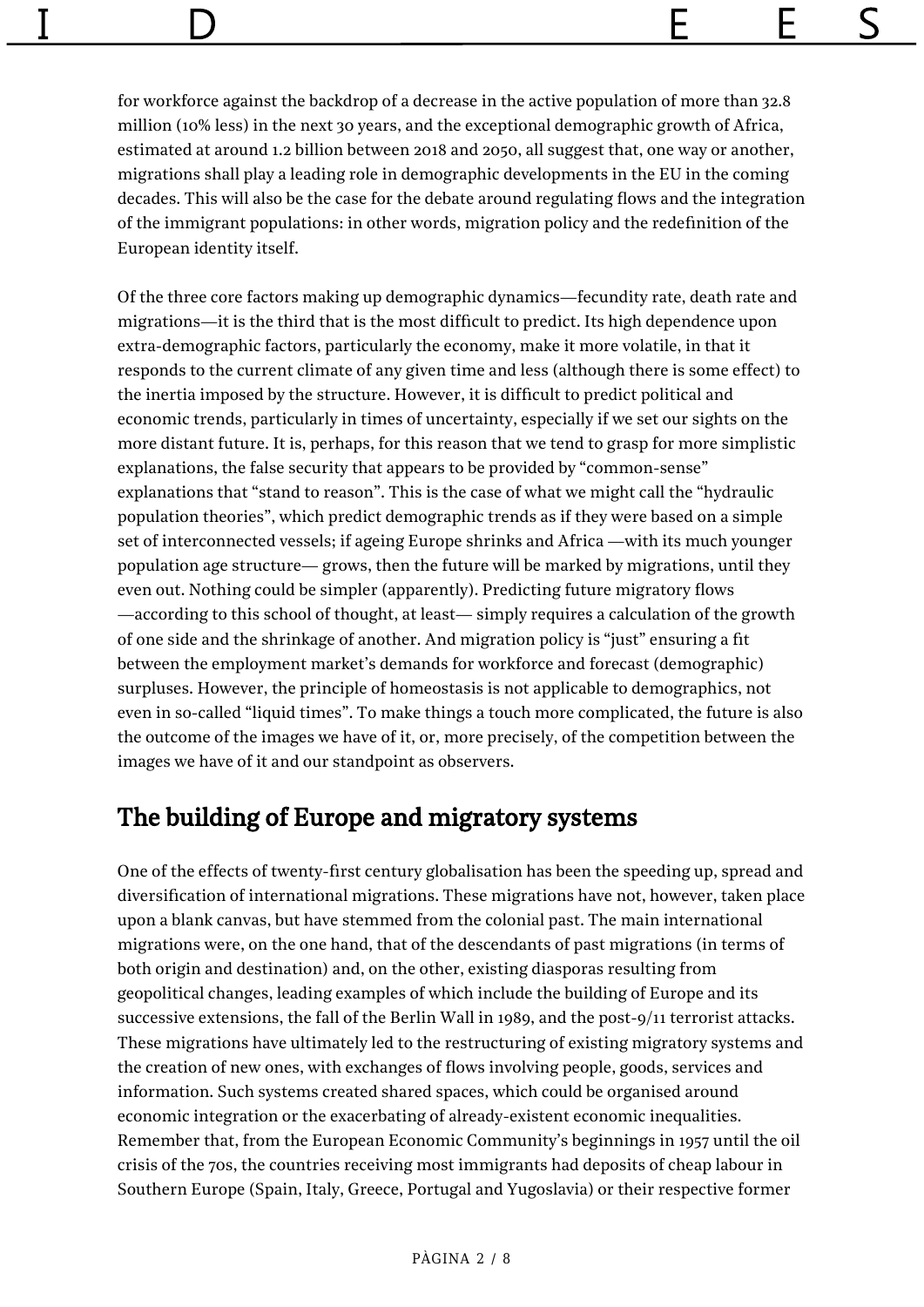colonies (Britain's Commonwealth, *la francophonie* for France and Surinam for Holland, to name a few), in addition to the cases of Turkish immigration to Germany.

The crisis of 1973 is of great important in gaining some understanding of subsequent migration policies in Europe. The first reaction to it was a tightening up of the conditions for entering and staying in countries, in addition to the implementation of return policies. The phenomenon also saw a shift in character, with a consolidation of migration from non-EU countries, and the diversification of demographic profiles: where, previously, it had basically consisted of young men on their own, family reunification processes (often illicit in nature) now raised the issue of family migration, with children and spouses. The European Union seemed to be on the way to becoming the great testing ground for neoliberalism, ahead of Chile.

### Map 1: The immigrant population in the world, 2017

 $\pmb{\times}$ 

Source: Own work, United Nations. Population Division. Department of Economic and Social Affairs, 2018

### Mapa 2: Diàspora europea al món, 2017

#### $\pmb{\times}$

Source: Own work, United Nations. Population Division. Department of Economic and Social Affairs, 2018

Memories of the crisis would mark the conception of migration policies dependent upon protecting the local labour force, with this dream made reality in Schengen in 1985, combining the free circulation of goods and capital with that of persons, based on a design of what was supposed to be the ideal internal labour market. A market that would meet its needs for unskilled labour with its own internal mobility, and in which the countries of the South could return to their traditional role of providing emigrants (remember that the entry of Spain and Portugal was subject to a two-year moratorium on mobility due to a fear of a northward "avalanche of migrants"), and that would only open its arms to non-EU migrants who were highly qualified or, if there was no alternative, aim to reduce their circularity, so as to (amongst other reasons) save on the expense of integration. Germany, with the fall of the Wall and the reunification of 1989, and previously wary of migration, at once feared and desired the arrival of Eastern European immigrants. Firstly, it would implement the ethnic migration programme for the ausslieder, or descendants of German-speaking communities in Eastern European countries, and, secondly, immigration from these countries would give it the opportunity to regard them as falling under its area of influence and, on the quiet, "whiten" its immigrant population. Community policy abandoned the Mediterranean in favour of integrating the countries of Eastern Europe. So, the joining in 2004 of eight Eastern European states, following a tough structural adjustment plan, coincided with the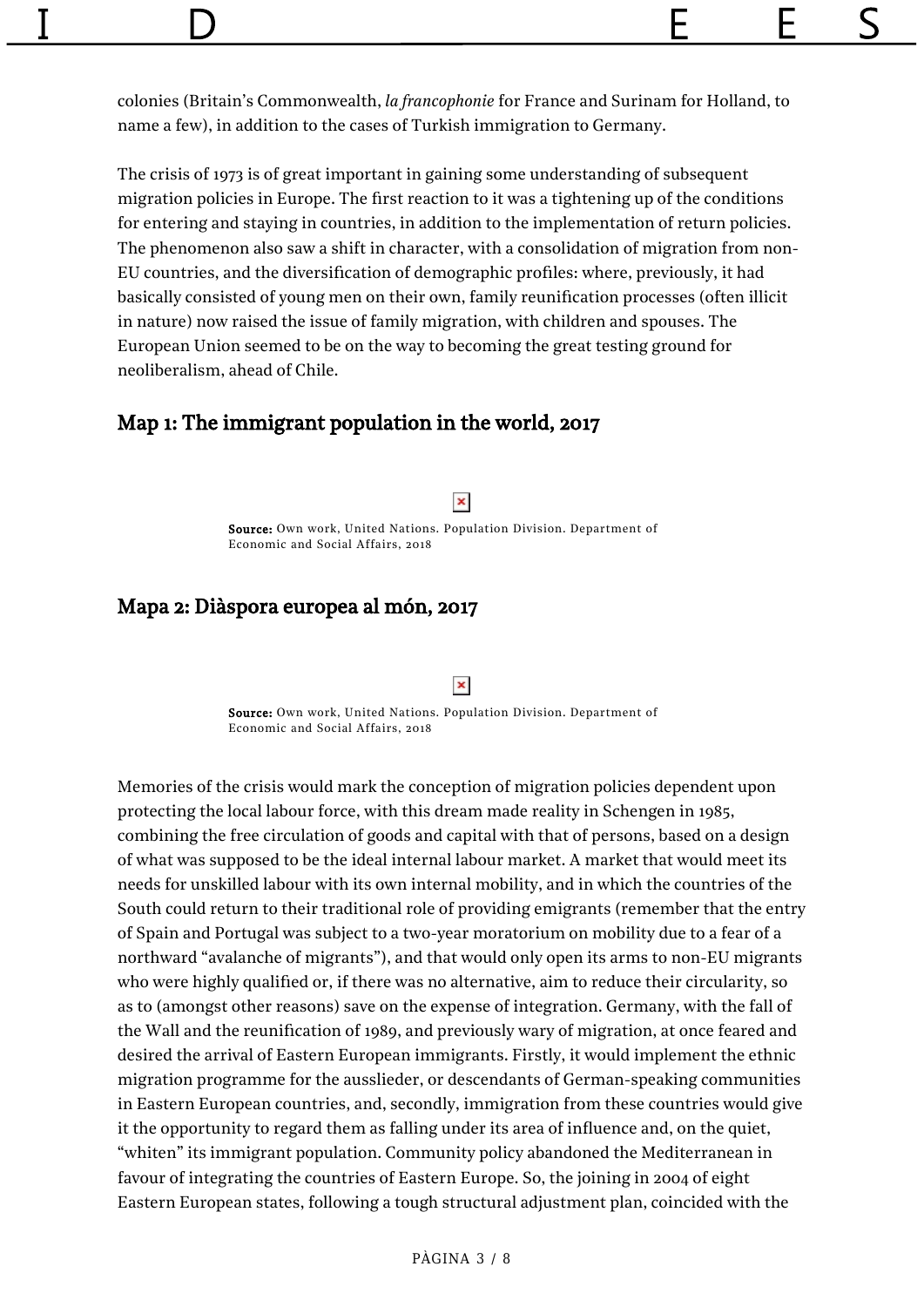deployment of the European Border and Coast Guard Agency (Frontex), headquartered in Warsaw and responsible for monitoring the Mediterranean. At the same time, it embarked upon the outsourcing of its border protection, making its cooperation with African countries dependent upon their help in stemming the flow of migrants from them and third countries towards Europe.

The reactivation of migrations during the closing years of the twentieth century therefore coincided with a progressive closing of Europe's borders and the removal of its internal barriers. The 9/11 terrorist attacks in 2001 and the upswing in international terrorism led to a prioritising in Europe for security policies over those promoting integration. This involved the consolidation of the so-called "Fortress Europe". The underlying mission of 1999's Treaty of Amsterdam, a constituent element of the European Union, to develop an integration policy based on recognition of the equality and agency of the immigrants themselves, was forgotten. At the end of the twentieth century, all the countries of the EU had become complex demographic reproduction systems: in other words, their population trends were mostly dependent upon their migratory balance. Paradoxically, the dawn of the new millennium coincided with a migratory boom, with the countries of Southern Europe—traditionally emigratory in nature—as the main recipients. These flows contributed to the deregulation and segmentation of the labour market (with immigrants taking over low-skilled jobs) and in reproductive labour (with the outsourcing of domestic and care work, which would also bring about the feminisation of migratory flows).

The European Commission has repeated the error of providing cooperation in return for help in curbing flows, […] increasingly adopting an anti-immigration rhetoric in the name of "rationalising" flows, in a concession to the xenophobic parties baying at the doors of the European Parliament itself.

The European Union would see countries with both positive and negative net migration, irrespective of their demographic age structure, once again disproving the "demographic hydraulics" theory, with different players depending upon the particular economic situation (see Maps 3 and 4). The bursting of the property bubble and the financial crisis led to a drop in non-EU immigration, whilst austerity programmes encouraged, after an interval of many years, the emigration of young people (but now the best-qualified representatives) from its Southern Member States. Some technocrats in the European Central Bank and the German government dreamt that it was finally seeing the much hoped-for "internal mobility", whose praises the members of Spain's PP government never tired of singing. Not without reason, the blame for the delay in recovering from the crisis was laid at the door of a lack of a unified labour market, not to mention a unified tax policy. But the phenomenon was short-lived.

In 2015, the refugee crisis exploded onto the scene. The arrival *en masse* of refugees in search of the havens of Germany and Sweden—the majority Syrian nationals arriving in Greece from Turkey—caused a jump in demands for asylum to 172,000 in October alone. This laid bare, firstly, the weakness caused by the EU's policy of outsourcing its border protection

#### PÀGINA 4 / 8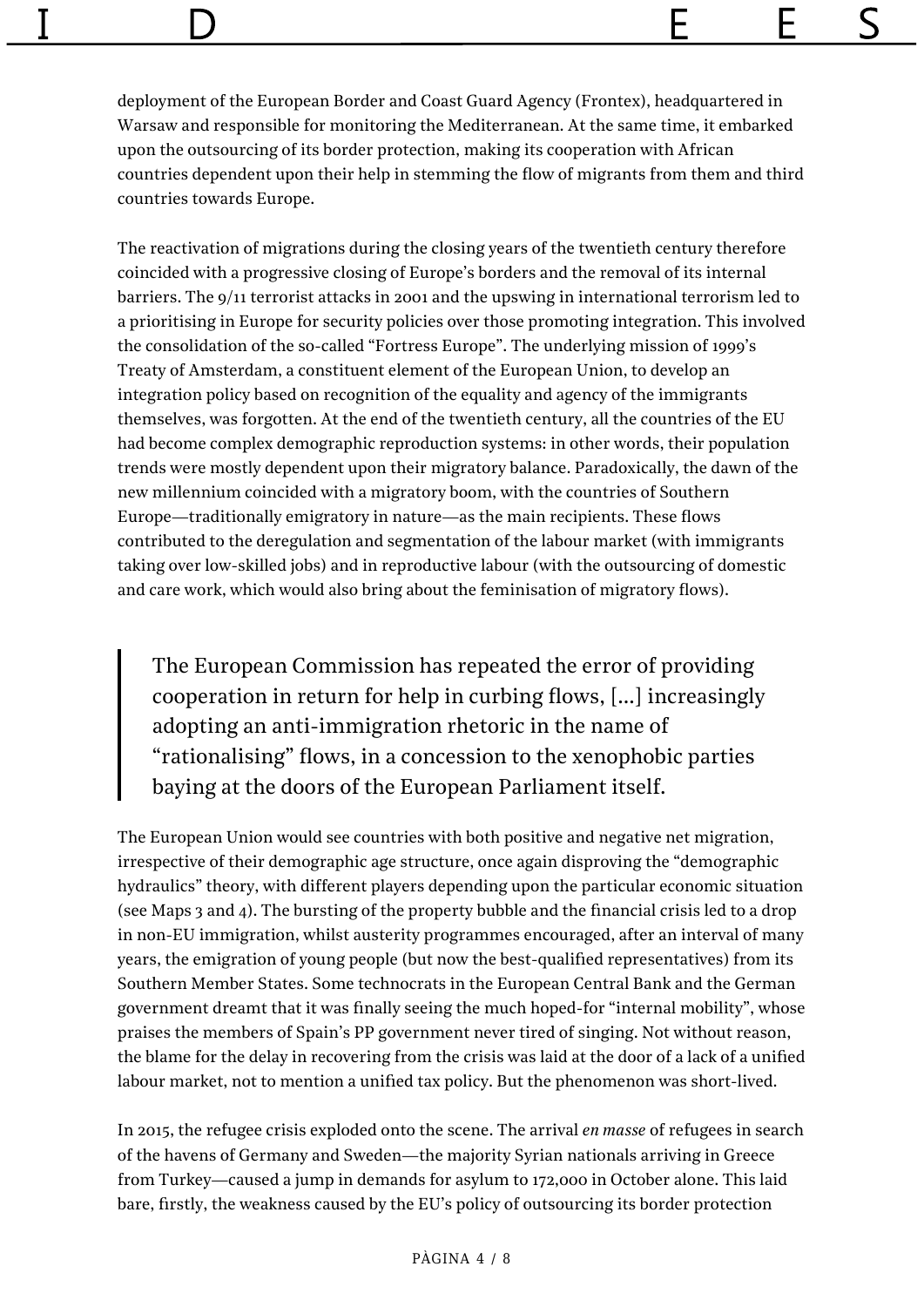and, secondly, the fragility of an accelerated enlargement policy, with an increase in xenophobic populism, especially in the countries of the East, whose local population was disillusioned by the imposition of structural adjustment policies and the loss of national sovereignty. Ever since, the EU has proved unable to escape from the baffling maze of its migration policy, with its clash between market trends and the desire to put them into perfect order to maximise profits and reduce costs, and the pressure to restrict migrations from parties capitalising on the fears of a population under the threat of becoming redundant. Instead of remedying the situation, the European Commission has repeated the error of providing cooperation in return for help in curbing flows, negotiating with armed factions in Libya in 2018 and with the Arab League in 2019 and increasingly adopting an anti-immigration rhetoric in the name of "rationalising" flows, in a concession to the xenophobic parties baying at the doors of the European Parliament itself.

### Forecast population trends

For the time being, the migratory flows from Africa have by no means been the most important either for the EU as a whole or for any of its individual Member States. A total of 52% of the 37.2 million constituents of the African diaspora have moved within the continent itself, particularly to two key destinations: South Africa and the Ivory Coast. Europe has received about a quarter of this figure, around 9.7 million people. When considering hypotheses on the future of migrations between Africa and the EU, four demographic phenomena need to be taken into account: 1) Trends in population numbers and structures; 2) Growth of urban populations; 3) An increase in education levels, particularly by sex, and 4) Climate change.

### Map 3: Natural and migratory growth in EU Member States, 1998-2007

 $\pmb{\times}$ 

Source: Own work, Eurostat, 2018

### Map 4: Natural and migratory growth in EU Member States, 2008-2017.

 $\pmb{\times}$ 

Source: Own work, Eurostat, 2018

One of the most significant features of population trends to 2050 is the fact that, coincidentally, the population of Africa is estimated to increase whilst Europe experiences a population decline (see Map 4). According to United Nations estimates, the former is forecast to see a doubling in the number of its inhabitants to reach the 2.5 billion mark, whilst the latter will experience a fall of 1.8%, down to 715 million inhabitants (510 million for EU-28, including in this case the UK) in a world of 9.8 billion people. This divergence in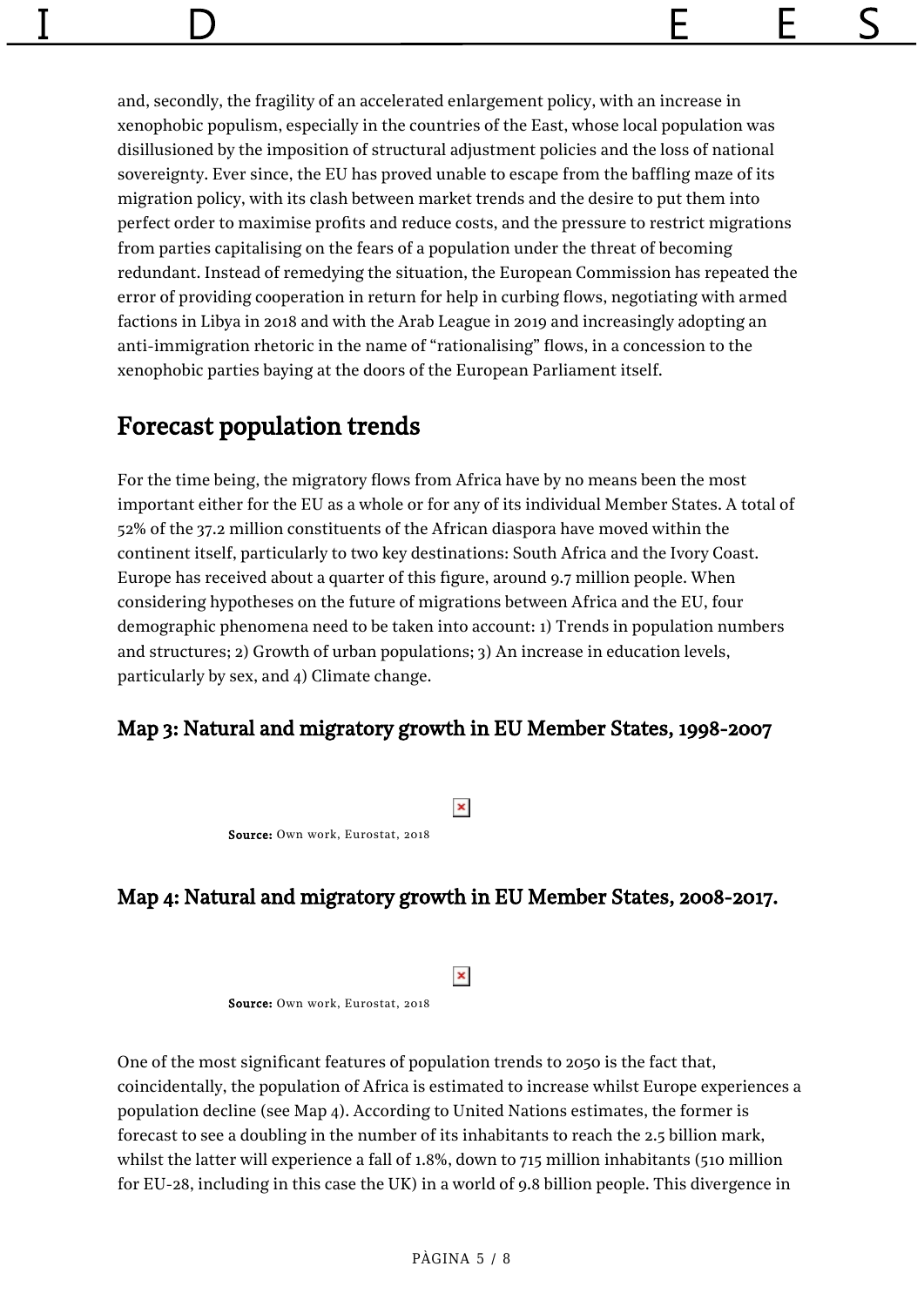trends is even more accentuated in terms of their population's age: whilst, in Africa, the elderly are forecast to represent 14.9% of the total, in Europe, this figure rises to 31.3%. For Africa, which is already seeing—albeit at a different rate between countries—a drop in fecundity rates, this period will witness an explosion in its workforce, which, in the case of countries like China, represented a demographic window of opportunity that acted as a launch pad for their economic growth (due to the relatively low expenditure on the dependent population and the extremely high returns from the active one).

The challenge [in Europe is] redefining the demos in accordance with complex reproduction systems, in which migrations will mark the direction of demographic trends.

It will also be an important time for growth in Africa's urban population: from the 771.7 million of 2018, it is estimated that the figure will double by 2050 to reach 58.9% of the total, equating to more than 1.48 billion urbanites. This leap will be due both to the youthful structure of the population living in Africa's cities, helping boost birth rates even though fecundity rates will drop, and to migrations to its urban centres. Cairo, which is predicted to reach 24.5 million inhabitants by 2030 (making it the Mediterranean's largest metropolis), followed by Lagos with 24.2 million and Kinshasa with 20 million, will all join the list of the world's top 12 metropolises, ahead of all those in Europe. The challenges in terms of infrastructure and sustainability are obvious.

Thirdly, we need to consider trends in the education level of the population, particularly women, which should accompany growth of urban populations. So, by 2050, whilst Africa as a whole will see a sixfold increase in its population with a higher education, up to 146 million people, African women will see a sevenfold one. Clearly, the great challenge for the continent's different economies will be to take proper advantage of its vast human capital, in addition to the social changes that will accompany this increase. Its countries' social and economic structures will have to adapt to this new reality: if they do not, they may well collapse.

The last factor to consider is climate change. To date, it is difficult to prove that any migrations have been caused by global warming, but their behaviour appears to mirror that of refugee movements; the main impact is seen on a regional scale.

### Map 5: Estimated population trends in the world between 2015 and 2050, absolute numbers

 $\pmb{\times}$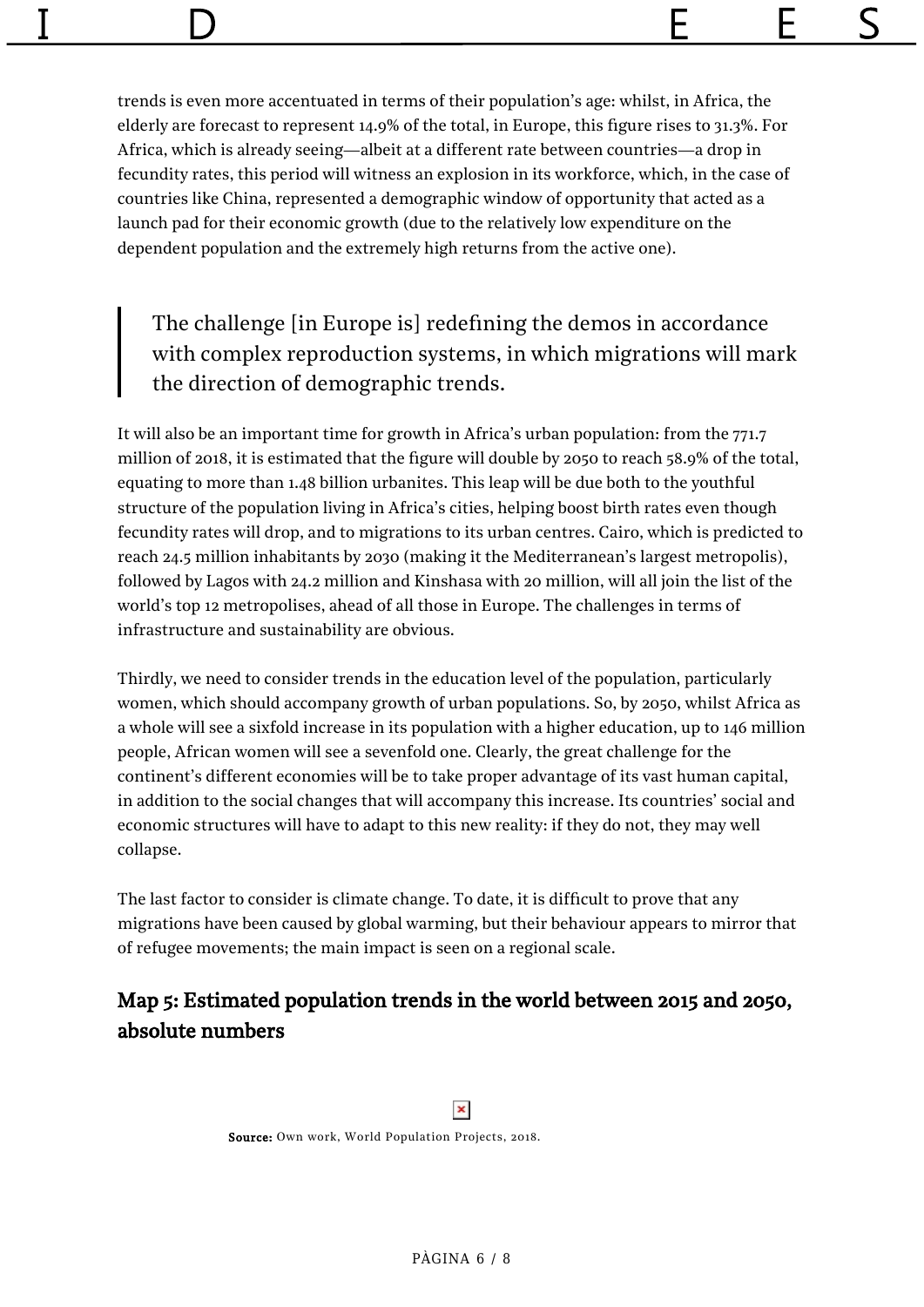## Counterintuitive trends

Forecasting demographics means analysing what may occur in terms of numbers, but it cannot foresee the actual future. Demographic trends entail changes that are much more subtle and complex than mere numbers-based social Darwinism. When looking demographically at migrations in Europe, and particularly with regard to Africa's future, we need to counter some preconceived ideas.

Contrary to popular belief, the African immigrant population in the EU is strongly differentiated by education level depending upon the host country, with the features of their labour markets also playing a part. Thus, whilst in Spain, only 5.2% of the North African and 18% of the Sub-Saharan population have received a higher education, in the UK, these percentages stand at 51.9% and 45.7%, respectively. Also worth noting is the fact that, in Spain, more than a third of these graduates work in low-skilled jobs, meaning their human capital is not taken advantage of. This divergence is a feature that is repeated between the EU's southern countries, and its northern countries and the United States, where a large proportion of the immigrant African population are graduates or highly qualified workers.

It is reasonable to believe that migration will grow most in those countries in which the fecundity rate falls and the education level rises the most. Until now, except for areas expelling population due to armed conflict, emigration has not been determined either by growth in the population in general or in the active population in particular; it depends on the economic circumstances of each individual country. Although Africa's metropolises will absorb some of the continent's expanding population, subsequently, this progression may lead to migrations towards Europe, amongst other destinations, in which women may play a leading role as a consequence of the increase in their levels of education. Those in Europe thinking of a Marshall Plan to curb migration may find that, in the short and medium term, economic development may prove to be an incentive behind migratory movements and will only in the long term act to hold back the population. It would be better to think of codevelopment plans that are not based on neo-colonialism or political manoeuvring as the backbone of Europe's migration policy. A policy based on curbing migratory flows may turn out to be one of the worst self-fulfilling prophecies we will have to deal with over the course of the next thirty years.

In the countries of Europe, most particularly those of its South, the challenge faced is not how to stem the oncoming tide of African migrations, but how to modernise production systems, and also redistribution policies so as not to condemn a large proportion of their populations to obsolescence, and how to open up democracies so they are capable of redefining the *demos* in accordance with complex reproduction systems, in which migrations will mark the direction of demographic trends. The contribution of young, educated Africans, not only the continent's graduates, could be leveraged to expedite these changes.